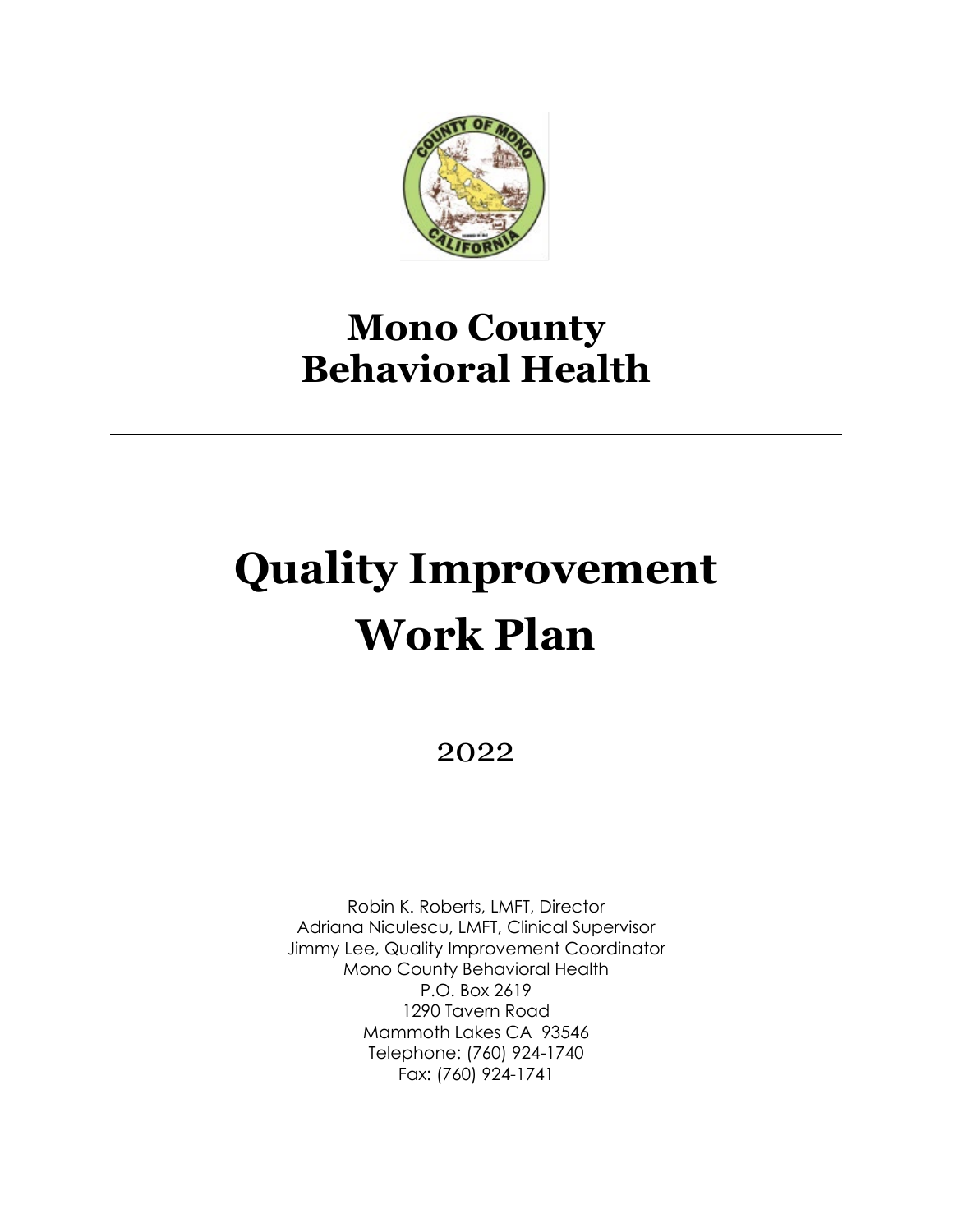# **TABLE OF CONTENTS**

<span id="page-1-0"></span>

| I.                |                                                                                                      |  |
|-------------------|------------------------------------------------------------------------------------------------------|--|
| <u>A.</u>         |                                                                                                      |  |
| <b>B.</b>         |                                                                                                      |  |
| C.                |                                                                                                      |  |
| $\Box$            |                                                                                                      |  |
| $\Box$            |                                                                                                      |  |
| $\Box$            |                                                                                                      |  |
| <u>П.</u>         |                                                                                                      |  |
| A.                |                                                                                                      |  |
| <b>B.</b>         | Specific QI Evaluation Activities (for both Behavioral Health and Substance Use Disorder Services) 4 |  |
| C.                |                                                                                                      |  |
|                   |                                                                                                      |  |
| <u>A.</u>         |                                                                                                      |  |
| <b>B.</b>         |                                                                                                      |  |
|                   |                                                                                                      |  |
| <u>A.</u>         |                                                                                                      |  |
| <b>B.</b>         |                                                                                                      |  |
| $\underline{C}$ . |                                                                                                      |  |
| <u>D.</u>         |                                                                                                      |  |
| $\square$         |                                                                                                      |  |
| $\square$         |                                                                                                      |  |
| <u>E.</u>         |                                                                                                      |  |
| <u>F.</u>         |                                                                                                      |  |
| G.                |                                                                                                      |  |
| V.                |                                                                                                      |  |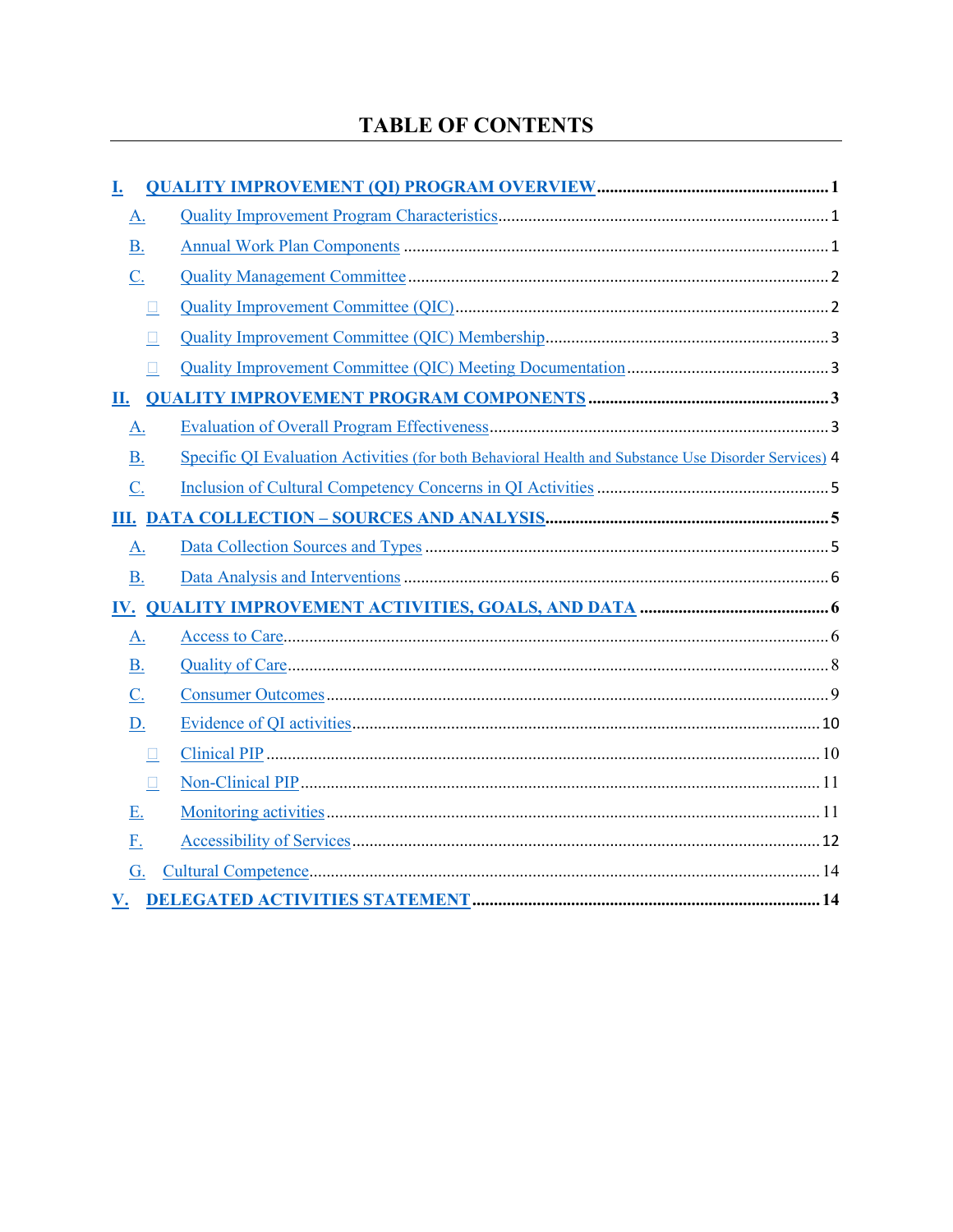# QUALITY IMPROVEMENT (QI) PROGRAM OVERVIEW

# <span id="page-2-0"></span>**A. Quality Improvement Program Characteristics**

Mono County Behavioral Health (MCBH) has implemented a Quality Improvement (QI) Program in accordance with state regulations for evaluating the appropriateness and quality of services, including over-utilization and under-utilization of services. The QI Program meets these requirements through the following process:

- 1. Collecting and analyzing data to measure against the goals or prioritized areas of improvement that have been identified;
- 2. Identifying opportunities for improvement and deciding which opportunities to pursue;
- 3. Designing and implementing interventions to improve performance;
- 4. Measuring the effectiveness of the interventions; and
- 5. Incorporating successful interventions in the system, as appropriate.

It is the goal of MCBH to build a structure that ensures the overall quality of services. This goal is accomplished by realistic and effective quality improvement activities and data-driven decision making; collaboration amongst staff, including consumer/family member staff; and utilization of technology for data analysis. Through data collection and analysis, significant trends are identified; and policy and system-level changes are implemented, when appropriate.

Executive management and program leadership is crucial to ensure that findings are used to establish and maintain the overall quality of the service delivery system and organizational operations. The QI program is accountable to the MCBH Director.

# <span id="page-2-1"></span>**B. Annual Work Plan Components**

The Annual Work Plan for Quality Improvement activities of MCBH provides the blueprint for the quality management functions designed to improve both client access and quality of care. This Plan is evaluated annually and updated as necessary.

The MCBH annual QI Work Plan includes the following components:

- 1. An annual evaluation of the overall effectiveness of the QI Program;
- 2. Objectives and goals for the coming year;
- 3. Previously identified issues, including tracking issues over time; and
- 4. Activities for sustaining improvement.

The MCBH Quality Assurance/Quality Improvement (QA/QI) Coordinator facilitates the implementation of the QI Work Plan and the QI activities. Sufficient time to engage in QI activities will be allocated to this position (e.g., facilitating the committee, monitoring activities, conducting chart reviews). The MCBH Program Manager contributes to the facilitation with the implementation and coordination of the Performance Improvement Projects (PIPs).

This Quality Improvement Plan ensures the opportunity for input and active involvement of clients, family members, licensed and paraprofessional staff, providers, and other interested stakeholders in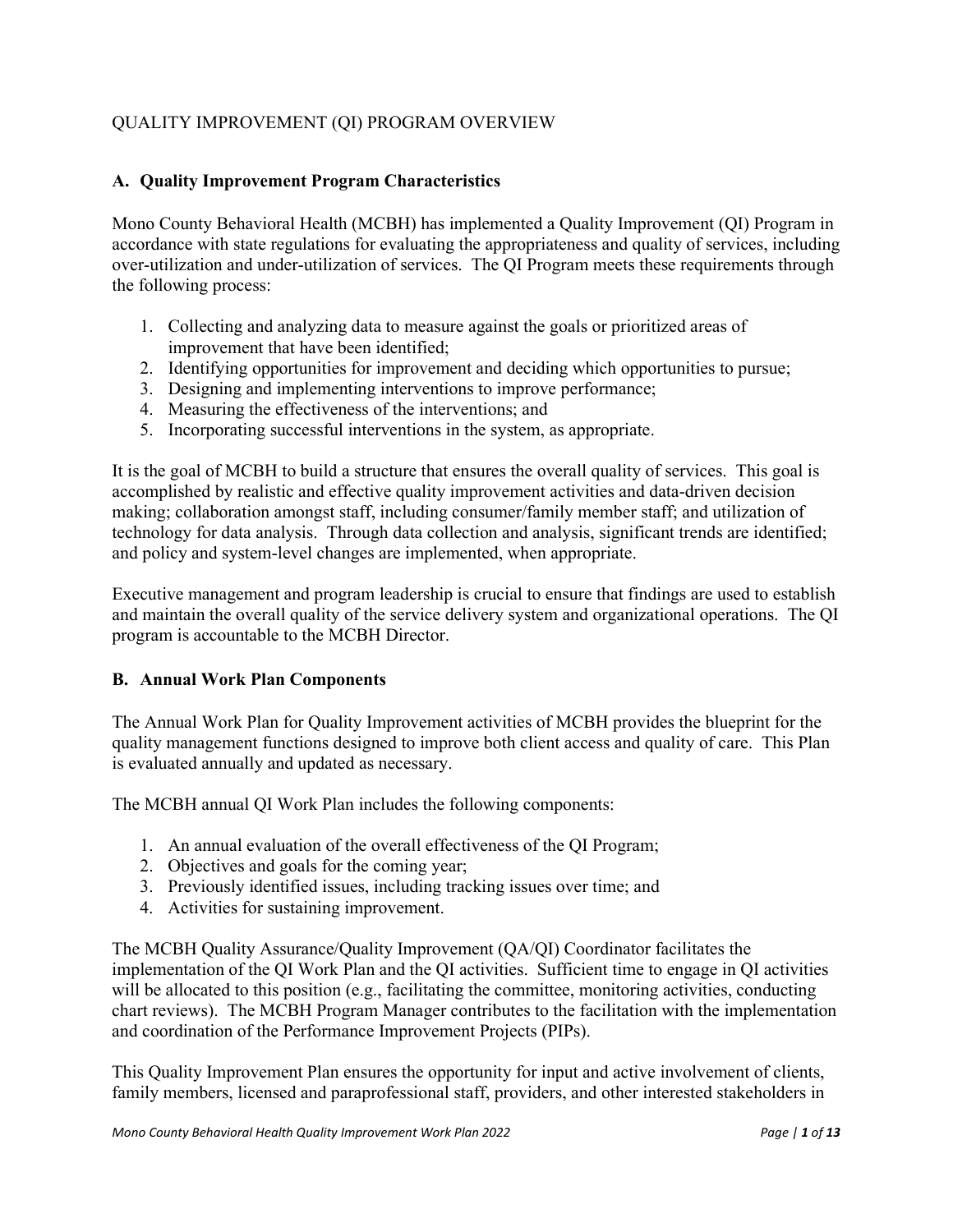the Quality Improvement Program. The QI members participate in the planning, design, and implementation of the QI Program, including policy setting and program planning. The Plan activities also serve to fulfill the requirements set forth by the California Department of Health Care Services (DHCS) and Specialty Mental Health Services Mental Health Plan (MHP) requirements, as related to the MHP-DHCS contract Annual Quality Improvement Program description. The MCBH QI Work Plan addresses quality assurance/improvement factors as related to the delivery of timely, effective, and culturally-competent specialty mental health services.

The QI Work Plan is posted on the MCBH website and is available upon request. It is provided to the External Quality Review Organization (EQRO) during its annual review of the MCBH system. The QI Work Plan is also available to auditors during the triennial Medi-Cal review.

# <span id="page-3-0"></span>**C. Quality Management Committee**

<span id="page-3-1"></span>• **Quality Improvement Committee (QIC)** 

The Quality Improvement Committee (QIC) is responsible for the key functions of the MCBH Quality Improvement Program. This committee is involved in the following functions:

- 1. Implement the specific and detailed review and evaluation activities of the agency. On a quarterly/bi-monthly basis, the QIC collects, reviews, evaluates, and analyzes data, implements actions, and provides oversight to QI activities, including the development and implementation of the Performance Improvement Projects (PIPs).
- 2. Recommend policy decisions; reviews and evaluates the results of QI activities; and monitors the progress of the PIPs. The QIC institutes needed actions and ensures follow-up of QI processes.
- 3. Assure that QI activities are completed and utilizes a continuous feedback loop to evaluate ongoing quality improvement activities, including the PIPs. This feedback loop helps to monitor previously identified issues and provides an opportunity to track issues over time. The QIC continuously conducts planning and initiates new activities for sustaining improvement.
- 4. Specific responsibilities of the QIC include, but are not limited to, the following:
	- Consumer survey results;
	- Consumer and family voice;
	- Performance Outcome Measures;
	- Access and quality of care;
	- Utilization of outpatient services;
	- Utilization of inpatient and IMD services;
	- Grievances and appeals;
	- Primary and Behavioral Health Care integration;
	- HIPAA and compliance: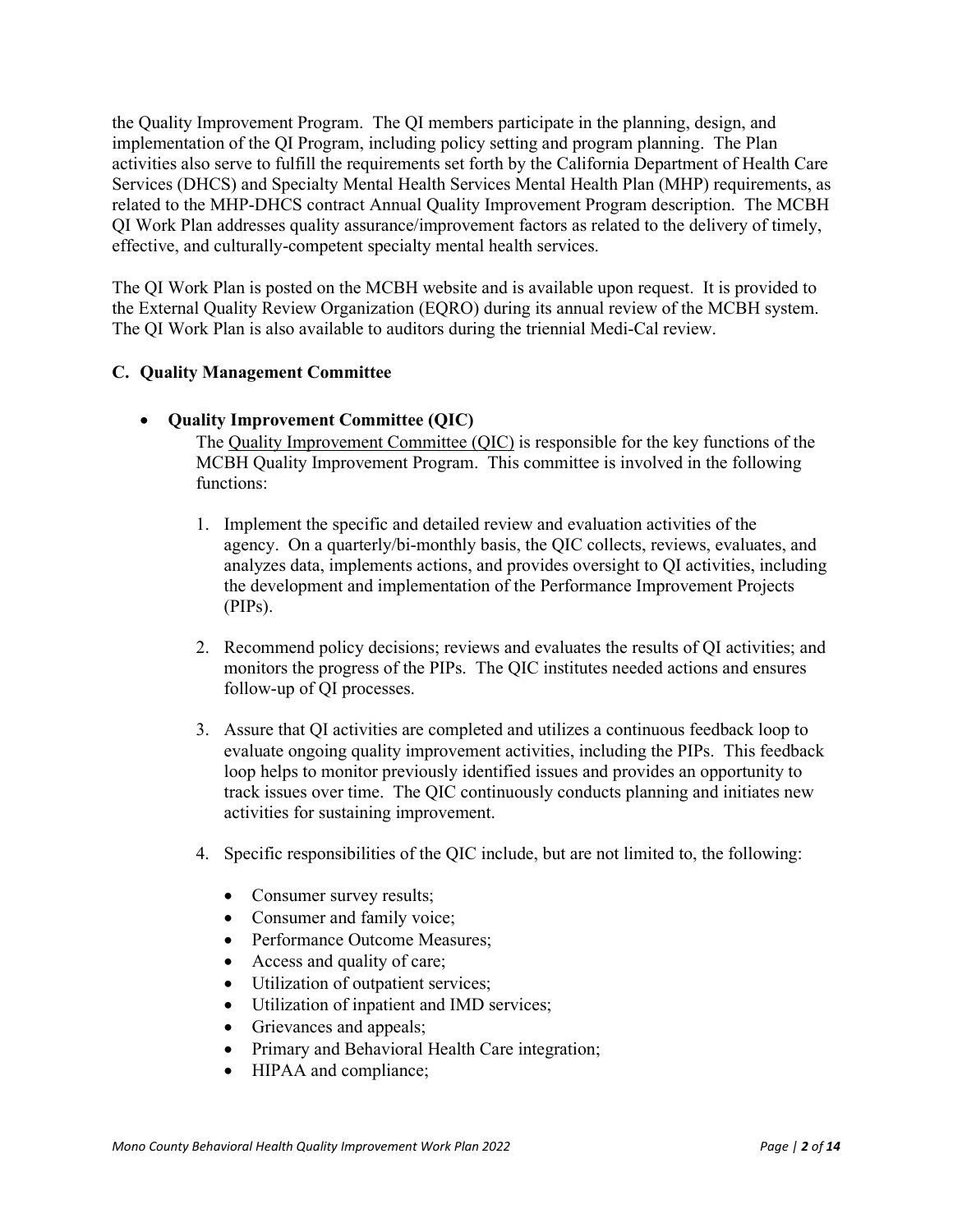- Cultural and linguistic competency, including trends regarding cases of cultural concern presented in the Clinical Team meetings;
- Notice of Actions and State Fair Hearings;
- Brochure distribution;
- Psychiatrist/Physician access;
- Medication review;
- Review out of county mental health authorizations;
- PIP's and EORO review;
- Staff and supervisor annual credentialing process (including private provider network);
- OIG Exclusions & Suspended Medi-Cal Providers;
- Medi-Cal verification (integrity) activities;
- 24/7 toll free line monitoring report;
- Drug Medi-Cal requirements;
- Change of provider request review;
- Peer chart review:

# <span id="page-4-0"></span>• **Quality Improvement Committee (QIC) Membership**

The QIC is accountable to the MCBH Director. Designated members of the QIC include the MCBH Director, Clinical Supervisor, Quality Assurance Coordinator, Program Manager, three Staff Services Analysts, Accountant, Wellness Center Associate (peer representative) and SUD Supervisor. Additionally, MCBH always strives for QIC membership with community members, including consumers and family members as well as MHSA and SUD funded agencies

# <span id="page-4-1"></span>• **Quality Improvement Committee (QIC) Meeting Documentation**

The MCBH QIC maintains a standing meeting agenda to ensure that all required QI components are addressed at each QIC meeting. Additional items, and incomplete action items, may be identified on the agenda for review at the next meeting. The QIC documents all activities through dated minutes to reflect all decisions and actions.

# <span id="page-4-2"></span>I. QUALITY IMPROVEMENT PROGRAM COMPONENTS

# <span id="page-4-3"></span>**A. Evaluation of Overall Program Effectiveness**

Evaluation of the overall effectiveness of the QI program is accomplished routinely, as well as annually, to demonstrate that:

- QI activities have contributed to improvement in clinical services;
- QI activities have contributed to improvement in access to services, including timeliness;
- QI activities have been completed or are in process; and
- QI activities have incorporated relevant cultural competence and linguistic standards to match clients' cultural and linguistic needs with appropriate providers and services.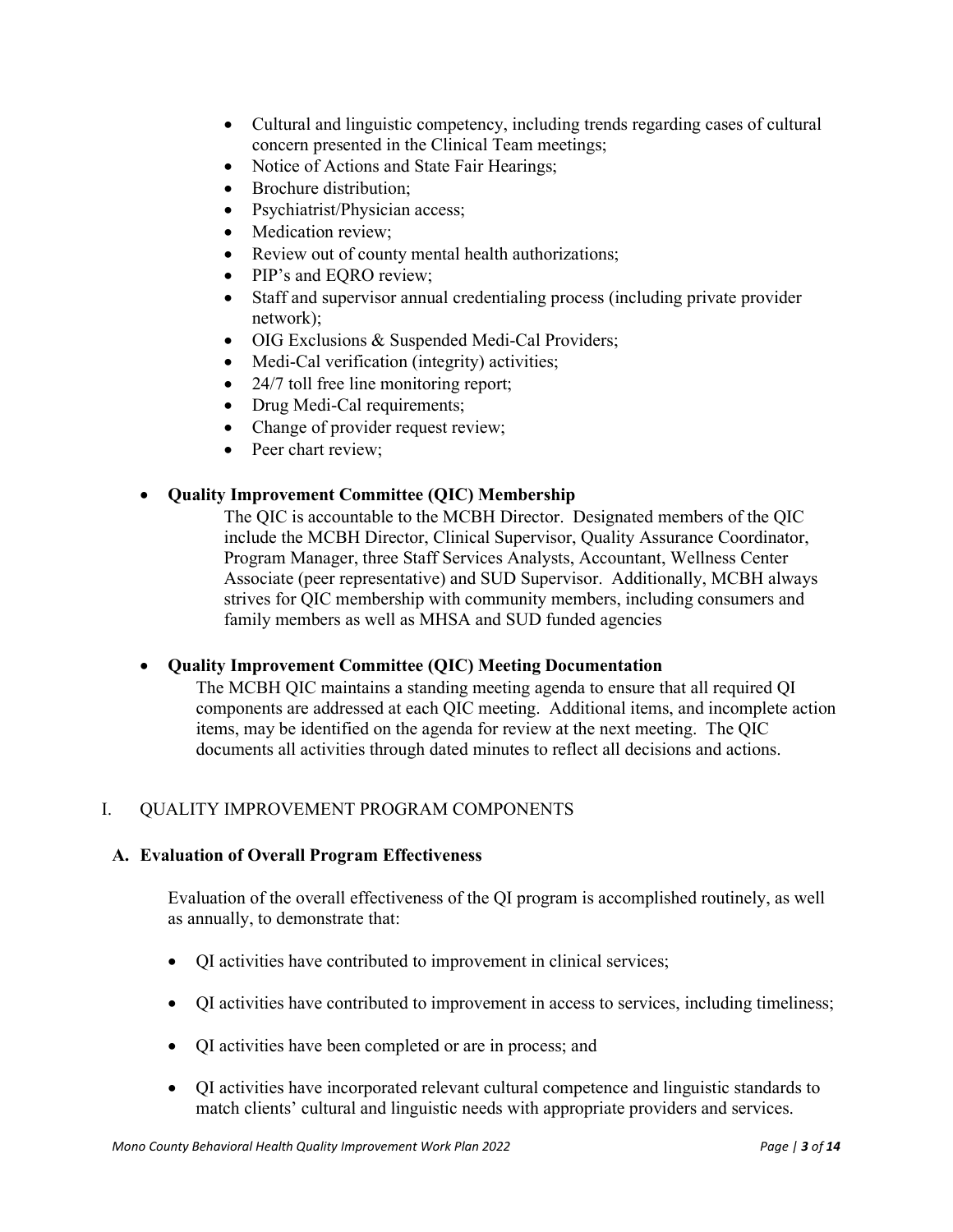# <span id="page-5-0"></span>**B. Specific QI Evaluation Activities (for both Behavioral Health and Substance Use Disorder Services)**

- 1. Quality Improvement Committee (QIC) The monthly QIC meetings may include, but are not limited to, the following agenda items:
	- Review reports to help identify trends in client care, in timeliness of treatment plan submissions, and trends related to the utilization review and authorization functions;
	- Review client and provider satisfaction surveys, and client change of provider requests to assure access, quality, and outcomes;
	- Review the responsiveness of the 24-hour, toll-free telephone line;
	- Review and evaluate results of QI activities, including progress on the development and implementation of the PIPs;
	- Review QI actions and follow-up on any action plans;
	- Review client- and system-level Performance Outcome Measures for adults and children to focus on any significant findings and trends;
	- Review medication monitoring processes to assure appropriateness of care, appropriateness of reviewer comments, any plans of correction following initial review, and any significant trends of concern;
	- Review any new Notice of Adverse Benefit Determination (NOABD), focusing on their appropriateness and any significant trends;
	- Review any grievances or appeals submitted. The QIC reviews the appropriateness of the MCBH response and significant trends that may influence policy or program-level actions, including personnel actions;
	- Review provider satisfaction surveys (annually) and any provider appeals;
	- Review any requests for State Fair Hearings, as well as review of any results of such hearings;
	- Monitor the distribution of EPSDT/TBS brochures;
	- Review other clinical and system level issues of concern that may affect the quality of service delivery. The information reviewed also allows the QIC to evaluate trends that may be related to culturally-sensitive issues and may require prescriptive action;
	- Review potential or required changes in policy;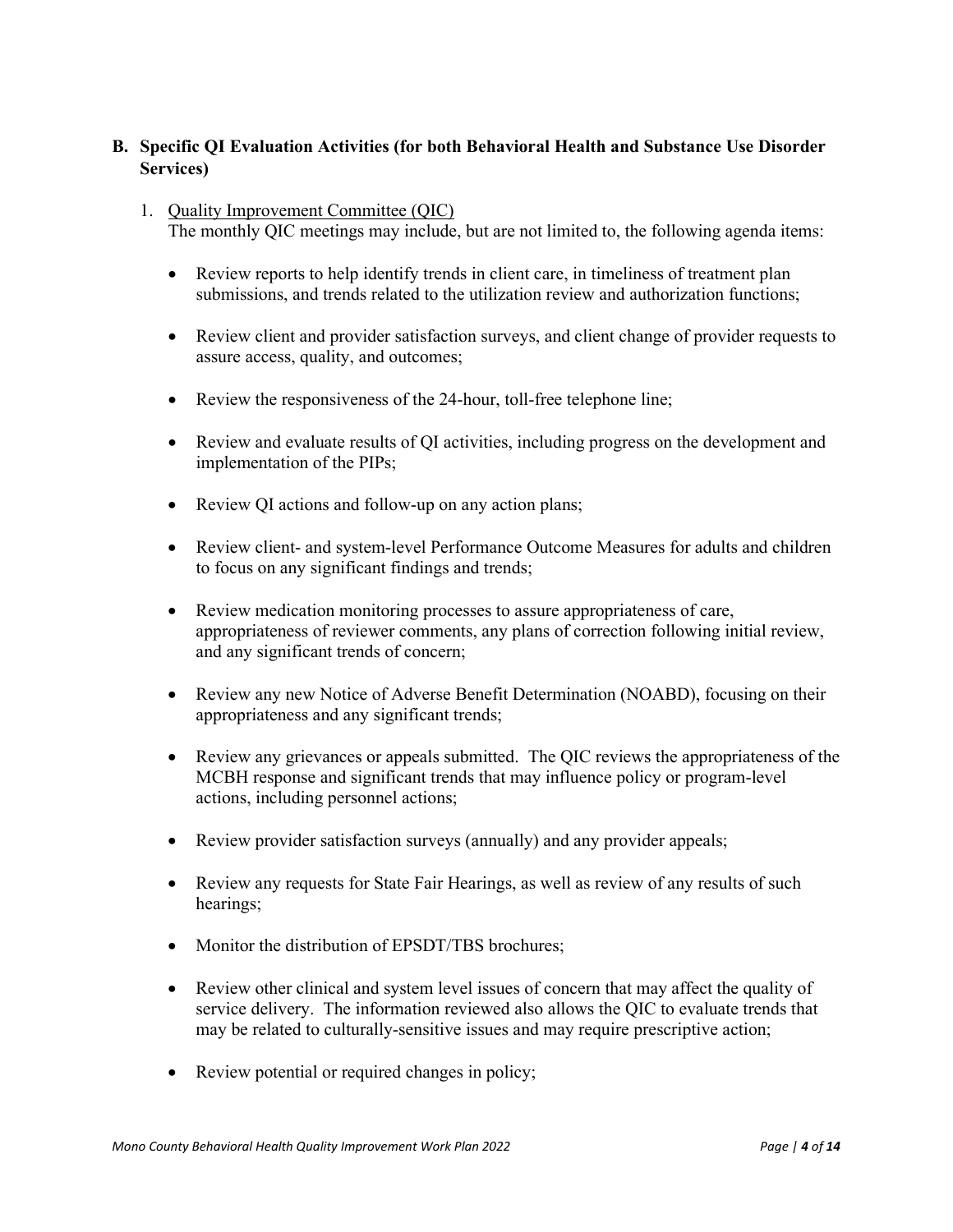- Review issues related to the Compliance Program, including compliance issues such as fraud or inappropriate billing; staff licensure; status and exclusions lists; and other program integrity items; and
- Monitor issues over time and make certain that recommended activities are implemented, completing the Quality Improvement feedback loop.
- 2. Monitoring Previously Identified Issues and Tracking over Time Minutes of all QIC meetings include information regarding:
	- An identification of action items:
	- Follow-up on action items to monitor if they have been resolved;
	- Assignments (by persons responsible);
	- Due date: and
	- Completion date.

To ensure a complete feedback loop, completed and incomplete action items shall be identified on the agenda for review at the next meeting. MCBH has developed a meeting minute template to ensure that all relevant and required components are addressed in each set of minutes. Meeting minutes are also utilized to track action items and completion dates.

# <span id="page-6-0"></span>**C. Inclusion of Cultural Competency Concerns in QI Activities**

On a regular basis, the QIC reviews collected information, data, and trends relevant to standards of cultural and linguistic competency.

# <span id="page-6-1"></span>II. DATA COLLECTION – SOURCES AND ANALYSIS

# <span id="page-6-2"></span>A. Data Collection Sources and Types

Data sources and types may include, but not are limited to, the following:

- 1. Utilization of services by type of service, age, gender, race, ethnicity, primary language, veterans, and LGBTQ+
- 2. Access Log (initial contact log)
- 3. Registration Log (used for timeliness of regular appointments and telepsychiatry)
- 4. Crisis Log
- 5. Test call logs
- 6. Utilization Review documentation
- 7. Notice of Adverse Benefit Determination (NOABD) forms and logs (as available)
- 8. Second Opinion requests and outcomes
- 9. SharePoint or Echo/InSync Electronic Health Record Reports
- 10. Medication Monitoring forms and logs
- 11. Treatment Authorization Requests (TAR) and Inpatient logs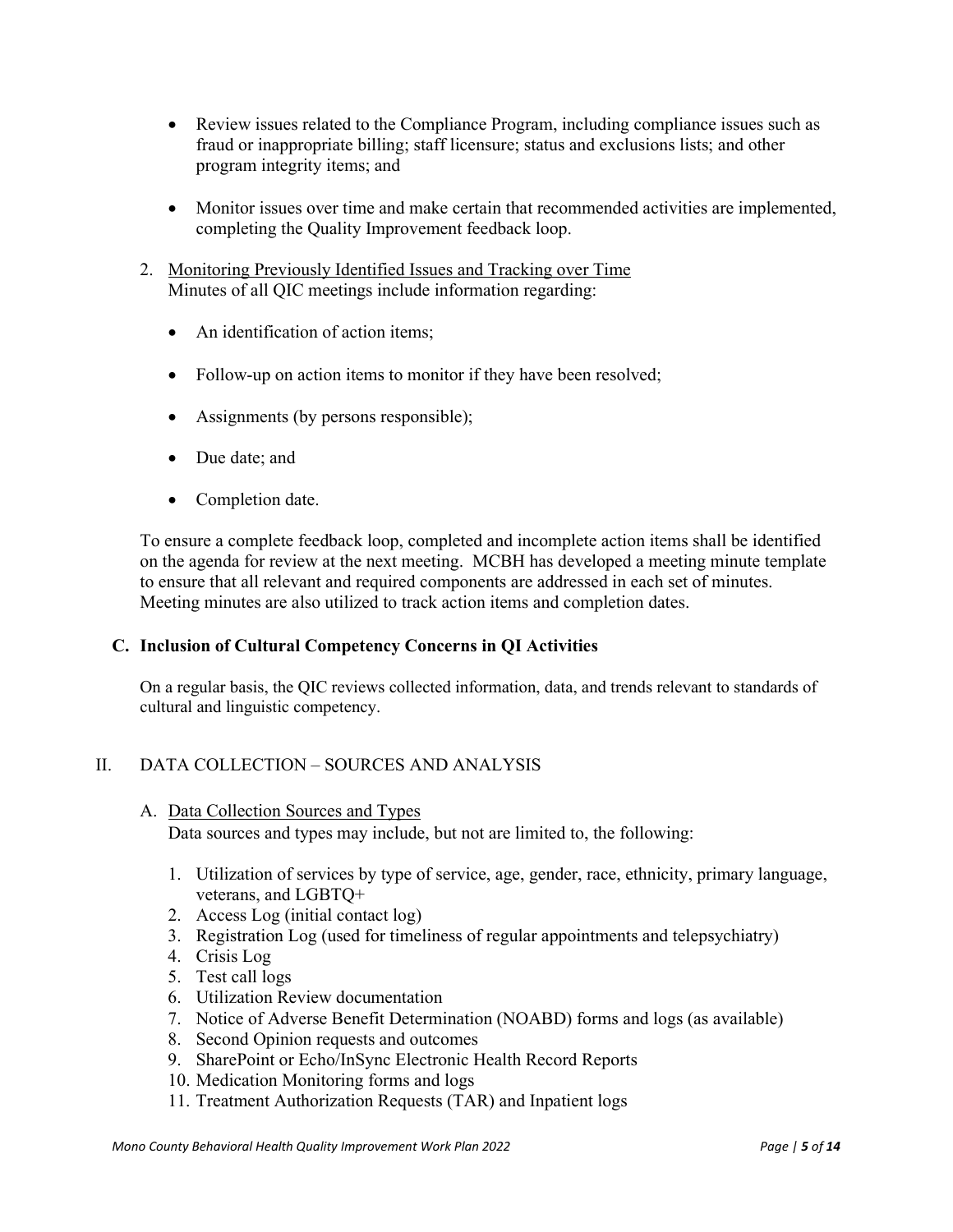- 12. Clinical Review QI Checklists (and plans of correction)
- 13. Peer Chart Review Checklists (and plans of correction)
- 14. Client Grievance/Appeal Logs; State Fair Hearing Logs
- 15. Change of Provider forms and logs
- 16. Compliance logs
- 17. EQRO and Medi-Cal Audit results
- 18. Network Adequacy Certification Tool (NACT)
- 19. Special Reports from DHCS or other required studies
- 20. Performance Improvement Project data logs

# <span id="page-7-0"></span>B. Data Analysis and Interventions

- 1. The QA Coordinator performs preliminary analysis of data to review for accuracy and completion. If there are areas of concern, the QIC discusses the information. Clinical staff may be asked to implement plans of correction, as needed. Policy changes may also be implemented, if required. Subsequent review is performed by the QIC.
- 2. The changes to programs and/or interventions are discussed with individual staff, QIC members (including consumers and family members), Behavioral Health Advisory Board members, and management.
- 3. Program changes have the approval of the Behavioral Health Director or the Clinical Supervisor prior to implementation.
- 4. Effectiveness of program changes are evaluated by the QIC. Input from committee is documented in the minutes. These minutes document the activity, person responsible, and timeframe for completion. Each activity and the status for follow-up are discussed at the beginning of each meeting.

# <span id="page-7-1"></span>III. QUALITY IMPROVEMENT ACTIVITIES, GOALS, AND DATA

# <span id="page-7-2"></span>**A. Access to Care**

- 1. Objective: Hire or retain three psychiatric specialists in 2022 in order to ensure continuity of care in all outlying areas.
	- a. Goal: By hiring and retaining case carrying staff, it is MCBH's goal to increase client contact in outlying areas by ensuring that those clients are seen within the timely access benchmarks.
	- b. Planned Steps and Activities to reach goal:
		- i. Prepare job description, advertise, and conduct interviews according to County Human Resources process.
		- ii. Engage in such retention activities as regular individual supervision, professional development opportunities, and team building exercises.
- 2. Objective: Develop Permanent Supportive Housing Project in the Town of Mammoth Lakes to address state requirements and needs for those with mental illness who are homeless or have housing insecurity.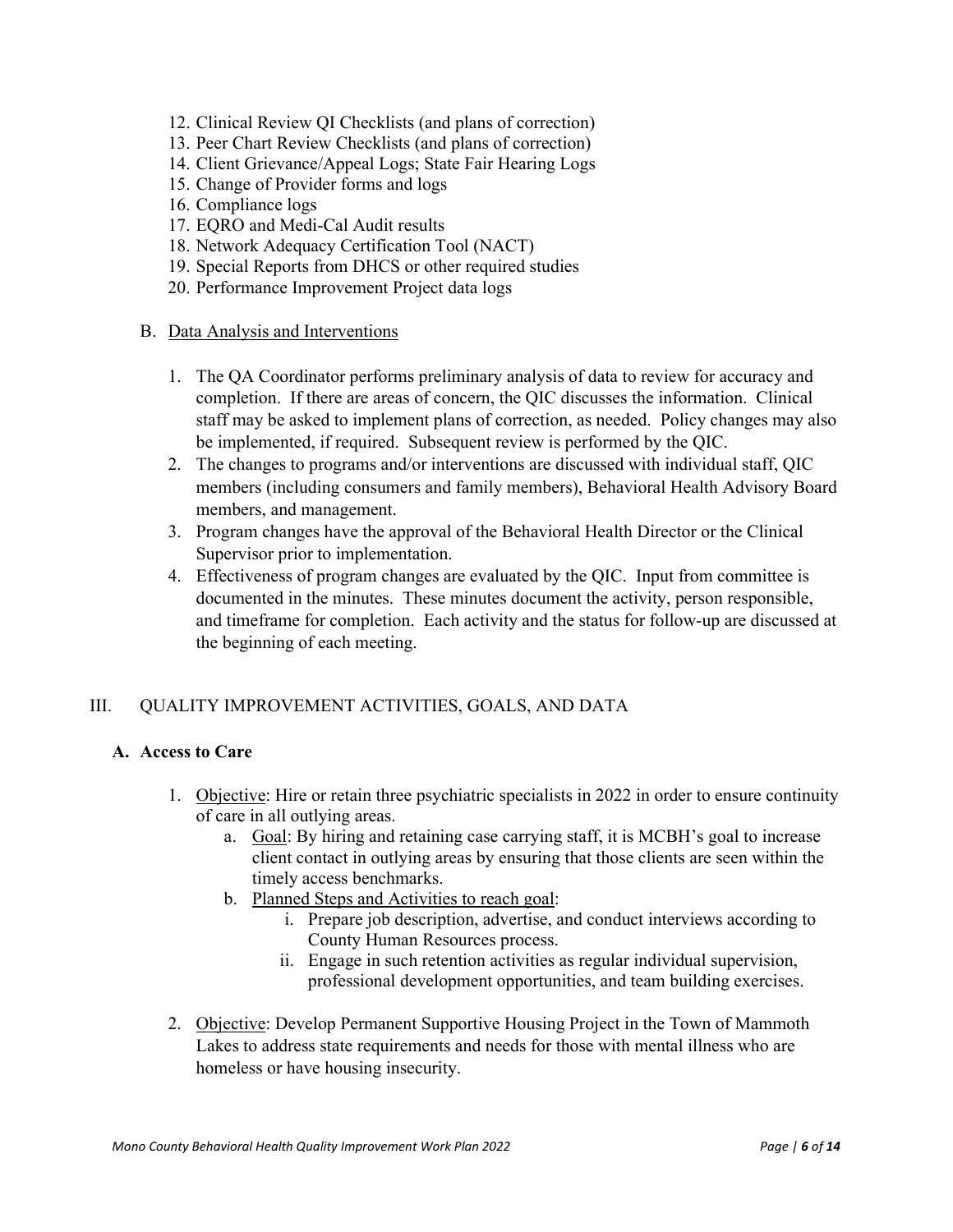- a. Goal: It is MCBH's goal to execute a development agreement with The Pacific Companies, an affordable housing developer, in FY 2021-2022 in order to build 8 to 12 units of permanent supportive housing as part of Phase I of "The Parcel." (The Parcel is a 25-acre property owned by the Town of Mammoth Lakes that will be developed for affordable housing over the next 5 to 10 years.)
- b. Planned Steps and Activities to reach goal:
	- i. Present before Town Council November 4, 2020
	- ii. Track progress of Pacific West Communities on funding applications, particularly the HCD Housing Accelerator Program
	- iii. Present before Mono County Board of Supervisors winter/spring of 2022
	- iv. Work with counsel to develop loan agreement
- 3. Objective: Through Drug-Medi-Cal, the state mandates that Mono County Behavioral Health will provide and/or facilitate points of access for residents needing Medically Assisted Treatment (Methadone, Suboxone, Vivitrol).
	- a. Goal: It is MCBH's goal to continue to promote this best practice and continue to retain providers who are licensed to provide MAT throughout 2022.
	- b. Planned Steps and Activities to reach goal:
		- i. MCBH will coordinate with the waivered provider in Coleville to provide MAT to clients in the Mono County.
		- ii. MCBH will continue to work with waivered provider who presently provides care through Bright Heart.
- 4. Objective: Access Call Log/Contact Log/Call Log: Every call to MCBH front office and the 24/7 access line including intake calls, crisis calls, other calls to the 24/7 access line and walk-in initial requests for services will be logged and the information required in the California Code of Regulations, Title 9, Section 1810.405(d) will be provided.
	- a. Goal: 100% of requests for services and calls to the 24/7 access line will be logged. Calls to the 24/7 access line will be answered by a live person who will provide the required information.
	- b. Planned Steps and Activities to reach goal:
		- i. Staff who answer the 24/7 access line will use the new Access/Contact/ Call log spreadsheet with drop down menus to ensure appropriate tracking and follow up.
		- ii. MCBH will provide training and re-training to front office and 24/7 access line staff to ensure all calls are answered by a live person who provides the required information and initial service requests are logged. Will also train to ensure all boxes are filled in and none are blank.
		- iii. 24/7 Access line and front office phone line will be separated to ensure the 24/7 Access line is given priority and answered by a live person.
		- iv. QI Coordinator will monitor the log monthly to identify where additional training may be needed.
		- v. MCBH will conduct test calls to the access line and check to see if every call is logged and the required information is provided. Test calls will also assess whether calls were answered by a live person rather than a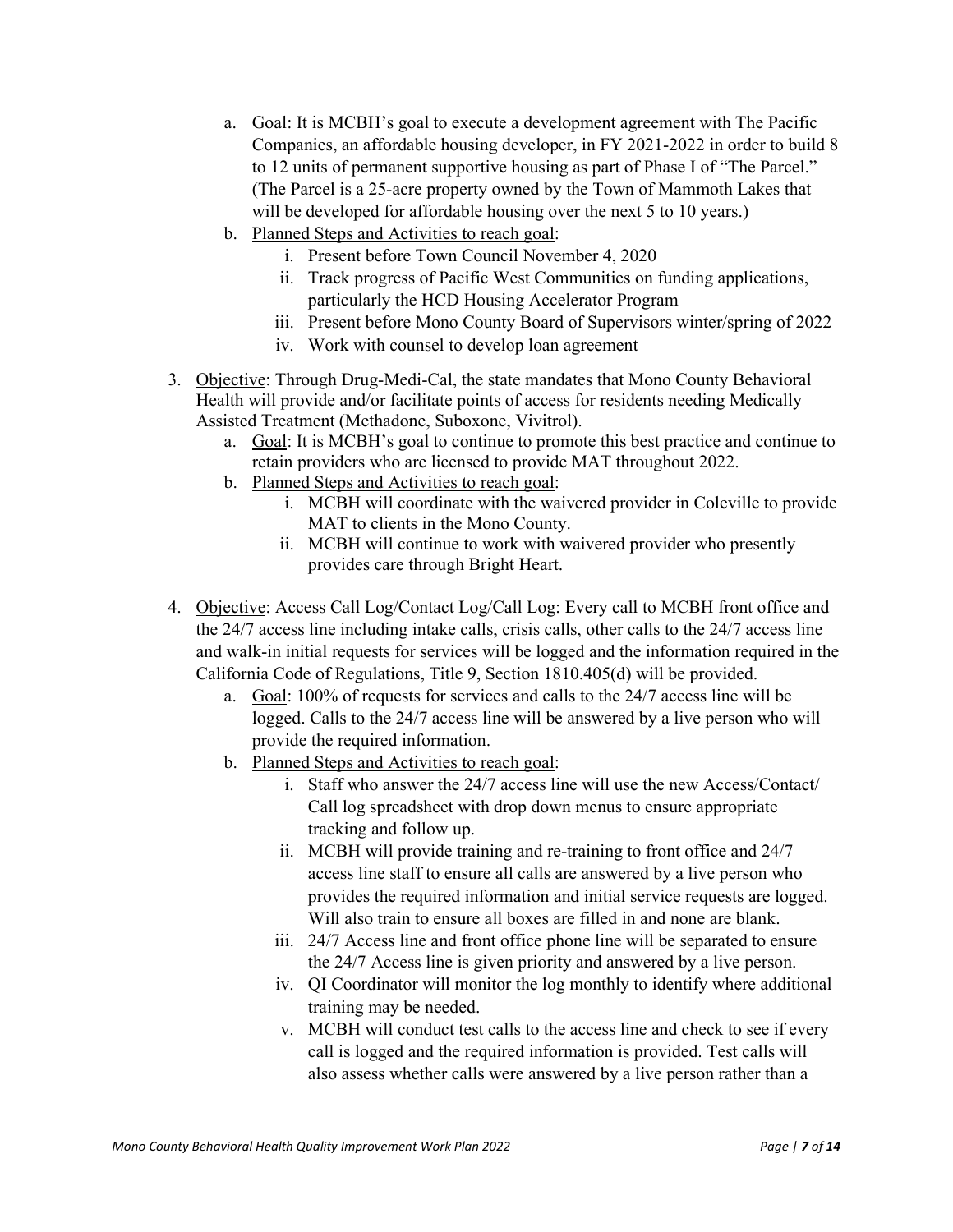recording. Subsequent training needs will be assessed based on the results.

vi. QIC will discuss additional measures to ensure this goal is met.

# <span id="page-9-0"></span>**B. Quality of Care**

- 1. Objective: Ensure access to evidence-based early psychosis care in Mono County through an innovative care model in partnership with Nevada County and EPI-CAL.
	- a. Goal: Participate in and implement components of the EPI-CAL Initiative
	- b. Planned Steps and Activities to reach goal:
		- i. Have at least 50% of case-carrying staff Participate in EPI-CAL trainings
		- ii. Implement EPI-CAL data collection requirements
		- iii. Begin using the PQ-B Assessment no later than by July 1,2022
- 2. Objective: Create an Intensive Outpatient Treatment (IOT) delivery system as defined by the State of California Substance Use Program.
	- a. Goal: It is MCBH's goal to train all staff in relevant treatment modalities including harm reduction. Implement IOT groups no later than October 2022.
	- b. Planned Steps and Activities to reach goal:
		- i. Ensure all relevant staff have received proper trainings associated with IOT
		- ii. Begin introduction groups to SUD utilizing evidenced-based Change Company and Matrix Model curricula
		- iii. Provide ongoing staff trainings both internal at MCBH and seek external trainings regarding SUD treatment and modalities appropriate to harm reduction.
- 3. Objective: Ensure that transition planning for eventual discharge begins upon intake and informs quality of care provided to clients.
	- a. Goal: Develop a strategy to ensure that transition planning is an integral part of the client's care throughout the duration of services provided by MCBH through 2021 and beyond.
	- b. Planned Steps and Activities to reach goal (these steps are for 2021 and additional steps will be added in subsequent years to ensure completion of this goal):
		- i. Provide training to all staff who provide services to clients on how to begin transition planning at the time of intake.
		- ii. MCBH management and clinical supervisor will determine strategies to ensure revamping the intake and assessment process to ensure discharge planning is embedded into all aspects of treatment planning.
		- iii. Utilize assessment measurements including CANS, PHQ and GAD-7 to assist in determining clinically appropriate transition planning.
		- iv. Develop training for clinical staff to ensure clients are given an accurate diagnosis, which will assist in more appropriate transition planning.
		- v. Continue to plan and document discharge plans in the initial intake assessment and will complete a discharge summary for planned discharges.
		- vi. Begin using the Prodromal Questionnaire, Brief Version (PQ-B) tool to assist in the diagnosis of psychotic disorders.
		- vii. Develop and formalize Policy and Procedure regarding discharges.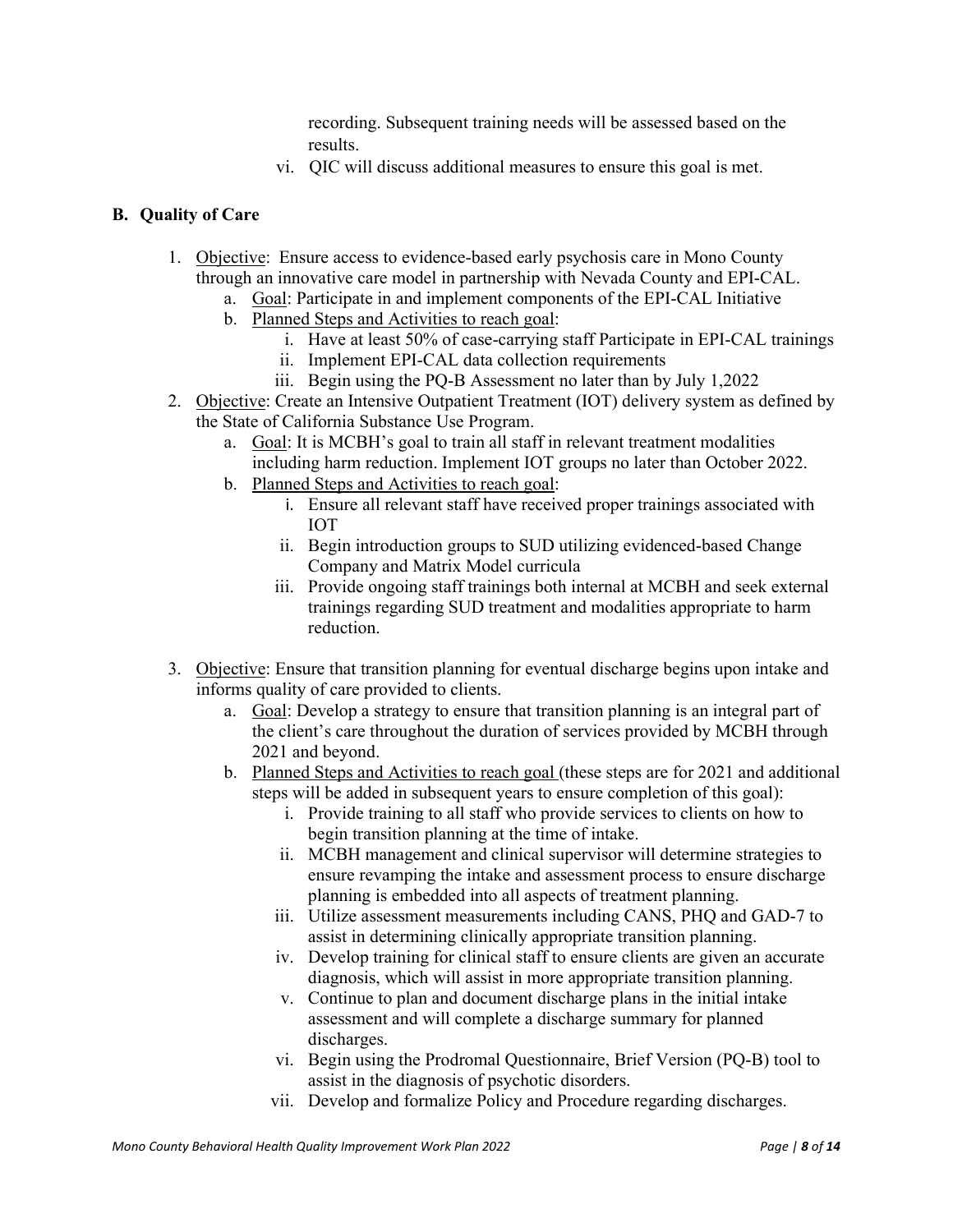- 4. Objective: Ensure that each Behavioral Health Advisory Board (BHAB) meeting and each Cultural Outreach Committee (COC) meeting includes a "Quality Improvement Discussion Topic" and that the results are relayed back to the QIC. (These two committees have more stakeholder and community involvement).
	- a. Goal: Continually improving upon consumer outcomes, access to care and quality of care and increasing membership of the QIC through 2022.
	- b. Planned Steps and Activities to reach goal:
		- i. Program Manager or Staff Services Analyst to review each BHAB and COC agenda to ensure there is a QI Discussion Topic on the agenda
		- ii. MCBH will ensure that a member of the QIC attends each of the COC or BHAB meetings.
		- iii. The QIC agenda will have a standing item for a "report back" on the QI Discussion Topic.

# <span id="page-10-0"></span>**C. Consumer Outcomes**

- 1. Objective: Ensure that outcome measures utilized by MCBH are collected on a regular schedule using validated measurement tools.
	- a. Goal: Collect client outcomes on a regular schedule using the PHQ9 andGAD7 as data metrics.
	- b. Planned Steps and Activities to reach goal:
		- i. Calculate the assessment scores over time on average.
		- ii. Determine what we can do to improve the scores.
		- iii. Analyze scores to determine whether or not MCBH is meeting the clinical needs of its clients.
		- iv. Determine whether other factors should be considered in order to optimize client care.
		- v. Continue using the PHQ-9 and GAD-7.
		- vi. Begin to utilize PQ-B by July of 2022 in order to help the early detection and intervention of psychotic disorders.
- 2. Objective: Fully implement Wraparound program evaluation, including CANS assessment, Family Empowerment Scale, and Wrap Principle Fidelity Surveys for all new families entering Wrap.
	- a. Goal: High Fidelity Wraparound Program for consumers.
	- b. Planned Steps and Activities to reach goal:
		- i. Meet with Wrap Coordinator to ensure that previously designed Wraparound evaluation continues to meet program's needs
		- ii. Inform Wraparound staff of components of evaluation.
		- iii. Collect data according to timeframes on plan.
		- iv. Report data back to Wraparound stakeholders.
		- v. Utilize data to make programmatic changes as needed.
- 3. Objective: Working in conjunction with the Special Project Coordinator of the Community Corrections Partnership (AB109 Realignment), MCBH will create a comprehensive response to address opiate and other narcotic use in Mono County as it relates to treatment, prevention, and enforcement.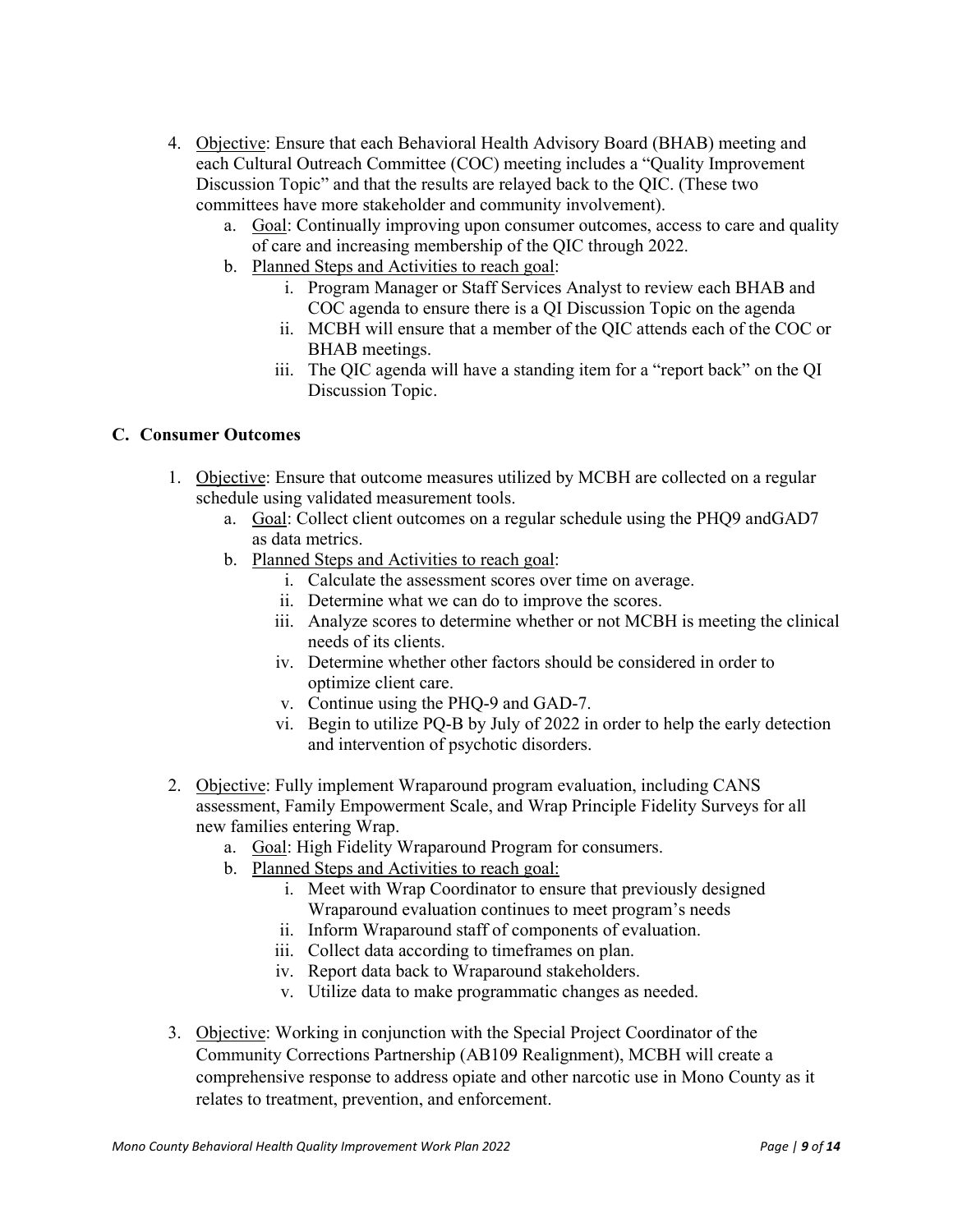- a. Goal: It is MCBH's continued goal to actively collaborate with agencies such as Mammoth Hospital, Mono County Public Health, Eastern Sierra Substance Use Task Force, Mono County District Attorney, Law Enforcement agencies, and other county departments to establish a full spectrum response for those struggling with opiate/narcotic addiction. This collaboration will result in a increased structured prevention, enforcement, and treatment planning to be implemented throughout 2022.
- b. Planned Steps and Activities to reach goal:
	- i. Hold one Narcan Distribution Event for entire community once per quarter.
	- ii. Provide partner agencies with trainings that increase preventative efforts (such as Narcan Distribution and Sharps Disposal/Containers).
	- iii. Ongoing participation in the Mono County Substance Use Taskforce.
	- iv. Sustain working relationship with Eastern Sierra Substance Use project and continue to attend meetings on a regular basis.
- 4. Objective: Select an upgraded Electronic Health Record (EHR) system in order to increase rates of data completeness, improve timeliness of notes, and add more specific coding mechanisms for time/productivity studies.
	- a. Goal: Implement a "Go Live" date to transfer records over to the new EHR (InSync) by September 2022.
	- b. Planned Steps and Activities to reach goal:
		- i. Identify project owners and super users and all meeting needs.
		- ii. Meet regularly with vendor and internally to identify EHR specifications and complete all implementation activities.
		- iii. Train superusers to use EHR.
		- iv. Train staff to use of EHR.
		- v. Go live with new EHR.

# <span id="page-11-0"></span>**D. Evidence of QI activities**

- <span id="page-11-1"></span>• Clinical PIP
	- 1. Objective: Continue and formally report results of the clinical PIP responding to the comparatively high rate of youth entering the MCBH crisis system pre- and post-COVID-19.
		- a. Goal: Increase youth resiliency, as measured by feelings of connectedness and sadness, through continued hosting of the alternatives program Clubhouse Live (CHL).
		- b. Planned Steps and Activities to reach goal:
			- i. Periodically administer a specific PIP-CHL survey to measure feelings of sadness and connectedness.
			- ii. Assess survey results over time and determine effectiveness of PIP intervention.
			- iii. Submit 2022 Clinical PIP with updates of data and outcomes.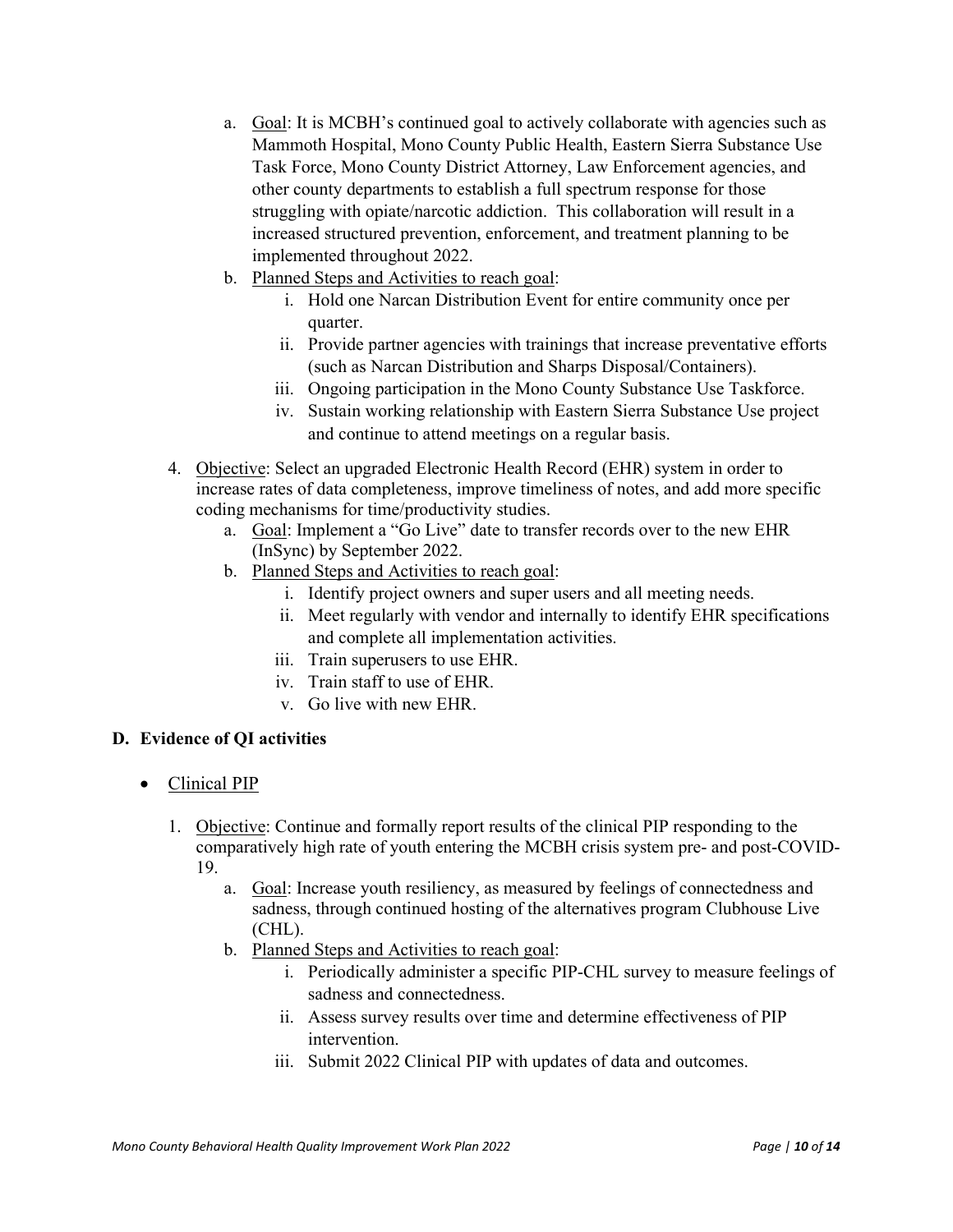- 2. Objective: Begin data collection and idea generation in preparation for submission of the 2023 Clinical PIP.
	- c. Goal: Produce a high-quality idea with supporting data for clinical PIP proposal in early 2023.
	- d. Planned Steps and Activities to reach goal:
		- i. Research what constitutes a high-quality PIP.
		- ii. Begin the collection of data sets that will support a clinical PIP.
		- iii. Meet with the designated EQRO Representative to review and refine ideas prior to submission of PIP Proposal.
- <span id="page-12-0"></span>• Non-Clinical PIP
	- 3. Objective: Continue and formally report results of the non-clinical PIP responding to the retention and recovery rate of new, no-show clients.
		- a. Goal: Decrease the rates of clients unexpectedly dropping out of services by restructuring intake procedures, such as revising the Welcome Packet and offering an "Immediate Connection" to staff within 3 business days, and by implementing a "recovery call" system for clients that are no-shows for scheduled appointments.
		- b. Planned Steps and Activities to reach goal:
			- i. Regularly review the rate of unexpected no-shows and efforts to recover no-show clients.
			- ii. Regularly review timeliness to determine if we succeeded in the "Immediate Connection" intervention.
			- iii. Continue monitoring progress and launch of the new Welcome Packet.
			- iv. Submit 2022 Non-Clinical PIP with updates of data and outcomes.
	- 4. Objective: Begin data collection and idea generation in preparation for submission of the 2023 Non-Clinical PIP.
		- e. Goal: Produce a high-quality idea with supporting data for non-clinical PIP proposal in early 2023.
		- f. Planned Steps and Activities to reach goal:
			- i. Research what constitutes a high-quality PIP.
			- ii. Begin the collection of data sets that will support a non-clinical PIP.
			- iii. Meet with the designated EQRO Representative to review and refine ideas prior to submission of PIP Proposal.

# <span id="page-12-1"></span>**E. Monitoring activities**

- 1. Objective: Ensure that all charts are up to date, have informing materials, contain active treatment plans, and contain services which build off the medical necessity and milestones.
	- a. Goal: Monitor 5% of Medi-Cal charts.
	- b. Planned Steps and Activities to reach goal:
		- i. Train staff on how to write effective progress notes, milestones, and keep charts in working order.
		- ii. Continue improving review system, run PDSA's to determine effectiveness.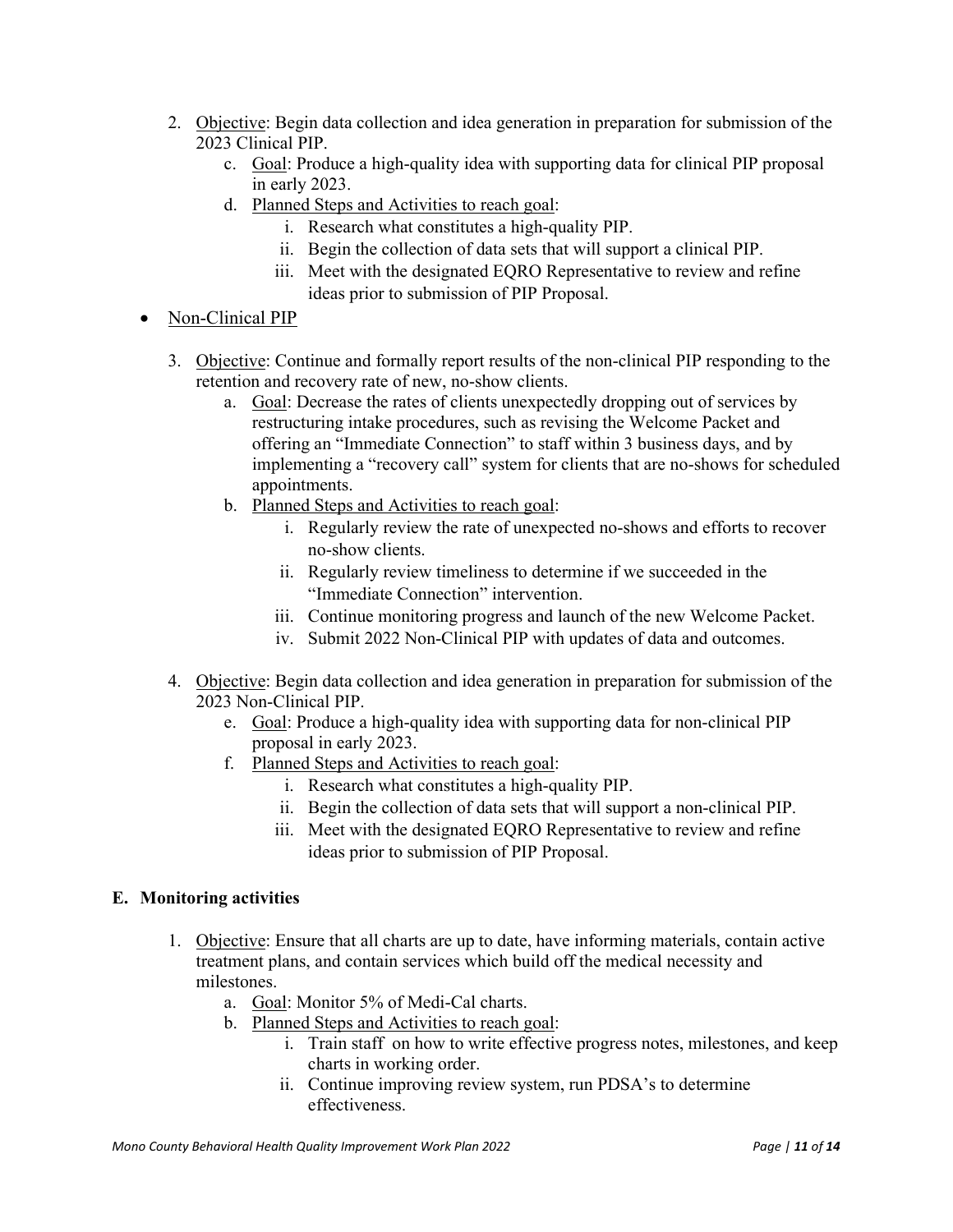- iii. QA Coordinator and Clinical Supervisor will review charts with Chart review tool, provide feedback, and correct any chart problems.
- iv. Reviewed charts will be documented in Chart Review log, with any uncorrectable errors. Clinical Supervisor will update the tracking process to ensure that the documentation process of chart reviews meets requirements.
- 2. Objective: Protect consumers and MHP from fraudulent billing through Service Verification.
	- a. Goal: MCBH will verify that three randomly selected billed services a month were actually furnished.
	- b. Planned Steps and Activities to reach goal:
		- i. QA Coordinator and Committee will continue with current system for monitoring delivered services.
		- ii. Monitoring will occur on monthly basis.
		- iii. Analyze instances of services being recorded in an erroneous manner.
		- iv. Committee will evaluate any discrepancies found in billing and client verification.
- 3. Objective: Ensure that MCBH bills Medi-Cal for as many services and administrative activities that are allowable. Develop system that will ensure a minimum of 55% billable/direct service time per each provider from January 1, 2022 and 60% billable/direct service time beginning July 1, 2022 for direct service providers.
	- a. Goal: Increase Medi-Cal billing and capture enhanced Medicaid reimbursement and Medi-Cal Administrative Activities (MAA) for qualifying projects and activities through 2022 and beyond.
	- b. Planned Steps and Activities to reach goal:
		- i. Train all staff on SMHS services to ensure accurate service delivery and documentation
		- ii. Work with consultant to develop ability to bill for administrative duties related to Quality Assurance and Utilization Review
		- iii. Monitor and supervise staff to ensure adequate service delivery to consumers
		- iv. Provide regular supervision (at least twice monthly) to assist providers in overcoming obstacles to meeting direct service goal.
		- v. Review productivity on at least a monthly basis to ensure client access to providers

# <span id="page-13-0"></span>**F. Accessibility of Services**

- 1. Objective: Maintain timely access to services for all new clients.
	- a. Goal: All clients seen within 10 days of registration.
	- b. Planned Steps and Activities to reach goal:
		- i. Front office staff enter all new registrations and intake appointments to Registration log.
		- ii. QA Coordinator and/or Staff Services Analyst will review registration log on monthly basis and include timeliness results in the Monthly Data Report.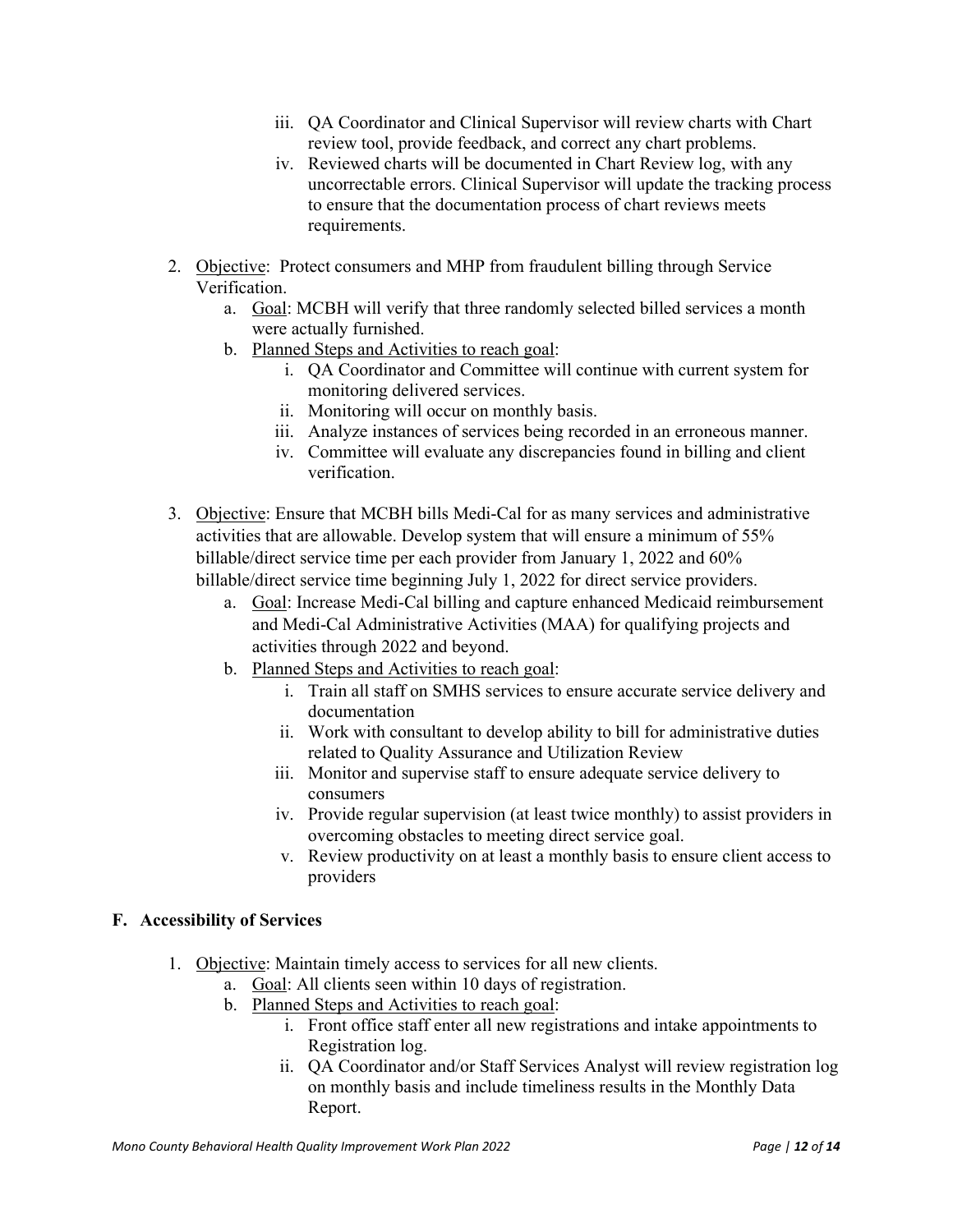- iii. QA Coordinator and Clinical Supervisor will analyze instances of services lapsing more than 10 days and bring these instances to Committee meetings.
- iv. Committee will identify and implement any system improvements needed to meet this benchmark.
- 2. Objective: Meet requirements for timely access to services for urgent conditions.
	- a. Goal:
		- i. Urgent care services that do not require prior authorization will be provided within 48 hours of the request for an appointment.
		- ii. Urgent care services that do require prior authorization will be within 96 hours of the request for an appointment. (This includes Intensive Home-Based Services Day Treatment Intensive, Day Rehabilitation, Therapeutic Behavioral Services and Therapeutic Foster Care.)
	- b. Planned Steps and Activities to reach goal:
		- i. Staff completing the registration log will complete the drop-down field for "urgent appointment"
		- ii. Staff Services Analyst will include urgent appointment timeliness in the monthly data report and QA Coordinator will ensure services for urgent conditions are provided within required time frames.
		- iii. Training will be provided to ensure staff are aware of these requirements.
- 3. Objective: Ensure access to after-hours care for MCBH clients.
	- a. Goal: Accessibility to after-hours care will be ensured through the 24/7 access line and availability of crisis staff.
	- b. Planned Steps and Activities to reach goal:
		- i. Access line staff will be available through the statewide, toll-free telephone number 24 hours a day, seven days per week, with language capability in all languages spoken by beneficiaries of the county.
		- ii. 24/7 Access line and front office phone line will be separated to ensure the 24/7 Access line is given priority and answered by a live person.
		- iii. Access line staff will indicate the time of the call to show when it is after hours.
		- iv. Access line staff will transfer the caller to crisis staff when services are needed immediately.
		- v. Access line staff will be trained as to protocols for transferring calls to the crisis worker.
		- vi. QI Coordinator or other designated staff will monitor the access log to ensure access to after-hours care is occurring.
		- vii. Update the MCBH process for triage from the front desk and 24/7 access line staff to crisis worker.
		- viii. Design and implement training for front desk and 24/7 access line staff to ensure access to after hours crisis service occurs as smoothly as possible. Ensure staff are well trained to identify requests for urgent appointments.
- 4. Objective: Ensure timely access for clients referred to telehealth psychiatry provider (NAMHS) for medication support services.